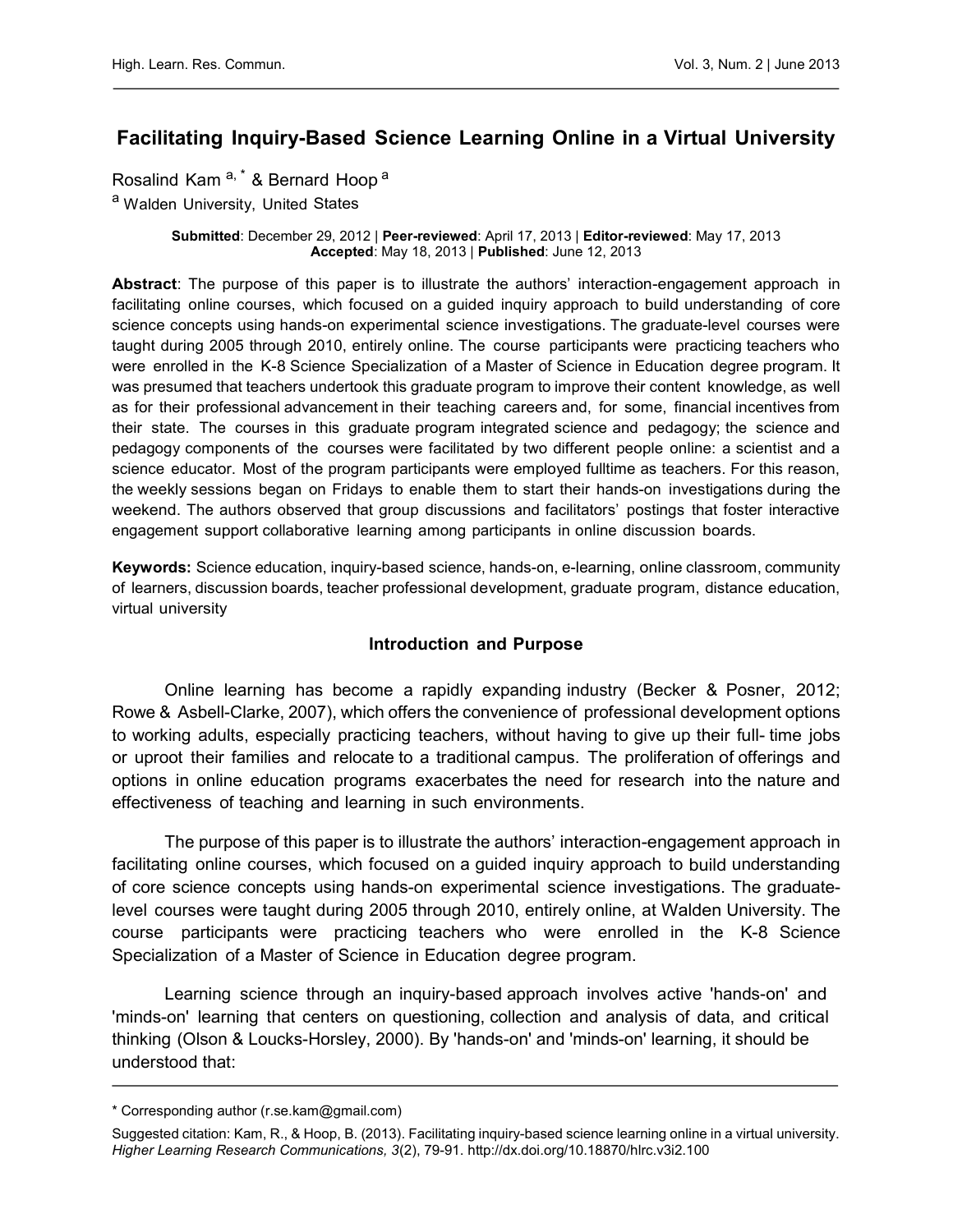Students do their learning by working with their hands, not just by watching and copying what the teacher writes on the white board, not just by reading workbooks and filling in blanks, but by thinking, learning, designing, building, by experimenting, by doing. (Dizon, Hoop, & Morgado, 2003)

The concepts of learning by doing and thinking are the cornerstone of authentic science learning, not only for children, but also for adults in a graduate-level program. Furthermore, adult learners draw upon their accumulated experience (Knowles, 1990) in the process of learning. However, learners' previous knowledge and experience can serve both as a resource for linking new information, and as an impediment when previously-held misconceptions persist. In the context of learning online, participants share ideas, pose questions, and seek clarification via discussion boards within their online classroom. Over time, they learn from taking an active role in discussions with others, leading to what Pea calls distributed intelligence (Pea, 1993).

Meaningful learning will only take place if it is situated in "authentic [and purposeful] practices through activity and social interaction" (Brown, Collins, & Duguid, 1989, p. 37). By participating in a community of learners (Brown & Campione, 1994; Rogoff, Matusov, & White, 1996), learners can share data from their experiments, discuss the common pattern in their results, question discrepant data, challenge misconceptions, and form evidence-based conclusions. In so doing, the learners with greater prior knowledge join the facilitators in taking on the role of the more knowledgeable other (Vygotsky, 1978) to facilitate the development of those with less prior science knowledge, while further reinforcing their own understanding.

#### Methods and Approaches

The online courses were part of the Science Specialization of a Master of Science in Education Program (M.S.Ed.) for elementary and middle school teachers offered by Walden University between the year 2005 and 2010. This program was developed by Technical Education Research Centers (TERC), a leading educational research and development organization committed to improving the teaching and learning of science in schools, with funding from the U.S. Department of Education Fund for the Improvement of Postsecondary Education (Doubler & Grisham, 1999).

It was presumed that teachers undertook this graduate program to improve their content knowledge, as well as for their professional advancement in their teaching careers and, for some, financial incentives from their state. The courses in this graduate program integrated science and pedagogy; the science and pedagogy components of the courses were facilitated by two different people online: a scientist and a science educator. Most of the program participants were employed fulltime as teachers. For this reason, the weekly sessions began on Fridays to enable them to start their hands-on investigations during the weekend.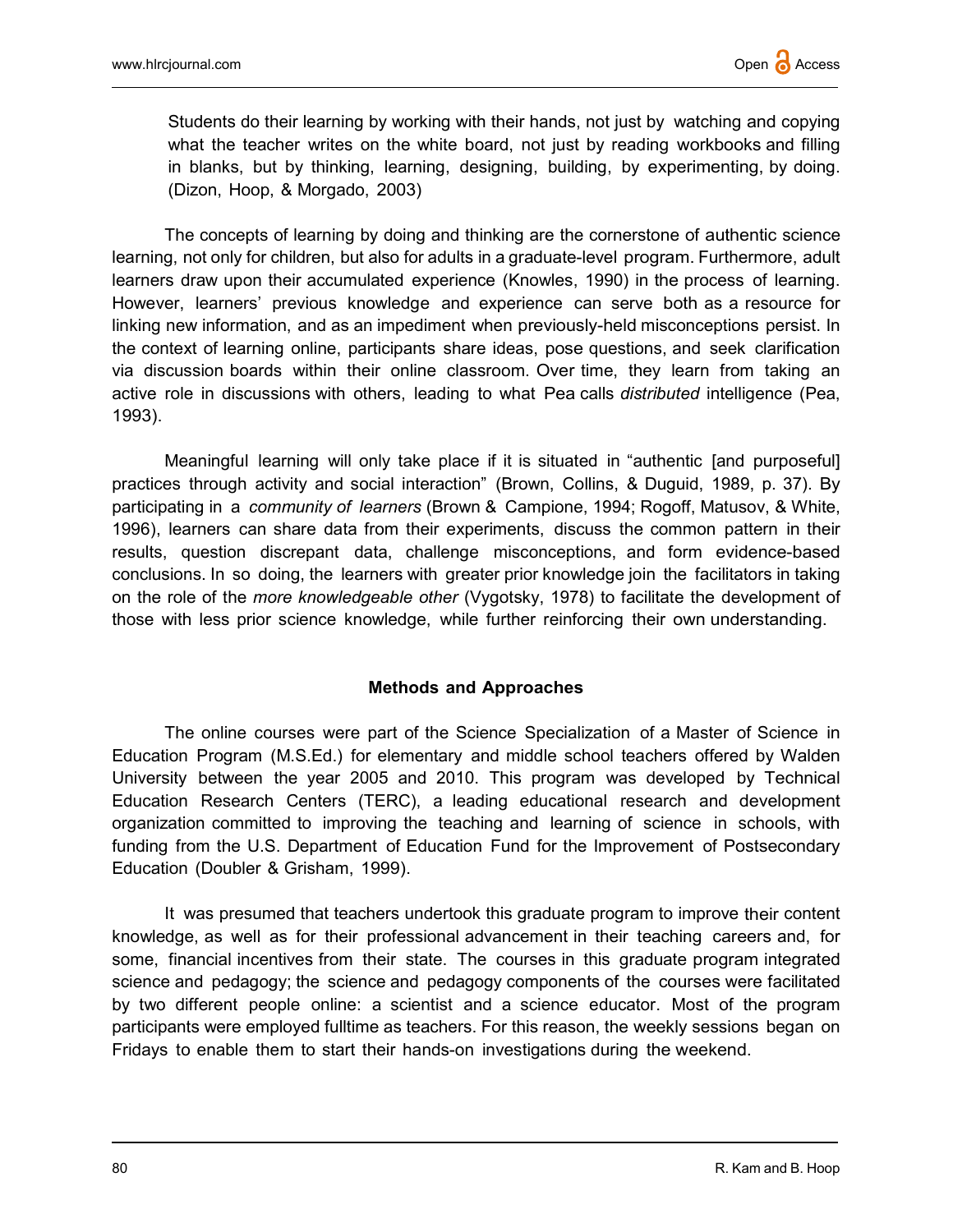The 13-week introductory course in this Master's program was known as Try Science (Harlan & Altobello, 2003). The purpose of this and other courses in the program was to develop teachers' understanding in science and improve their pedagogic skills relating to teaching and learning science through inquiry. A guided inquiry approach was the underlying theme that permeated this course and, as illustrated in this paper, was reinforced throughout other courses in the entire program of study.

In the first six weeks of Try Science, the focus was on learning science, while the next seven weeks focused on facilitating the learning of science. During the first half of the course, participants conducted hands-on science investigations each week and discussed the significance of their findings in online discussion forums. After the first week, participants were divided into groups of six or seven and were expected to respond each week to the posts of others in their group via the online discussion boards, facilitated by the instructors. As the course progressed, an increasing amount of time was dedicated to learning strategies for bringing inquiry-based learning to the classroom. In the final weeks, the participants applied what they have learned in this model by designing and trying out a lesson with their students. A report on this experience was posted by each participant and evaluated by the peers and instructors. Participants continued their study in this Master's program with the second course, known as Investigating Physics.

A challenge often encountered in an online introductory science course that employs methods of experimental inquiry is the wide breadth of science background preparation and experience among enrolled participants. This disparity in backgrounds has the potential for high attrition among participants in a first science course of study, who have not had as much science content knowledge and "hands-on" experience as their classmates.

In an online setting, participants with substantial prior science preparation, who fall into this latter category, may serve as a useful resource in assisting classmates with interactiveengagement discourse to facilitate their learning. That is, a form of peer support among participants enables those with less prior knowledge and experience to grasp science concepts to help them overcome some of the difficulties associated with learning college- level experimental science content for the first time. The facilitators scaffold the participants' learning by posing questions, probing, prompting, highlighting discrepancies and stimulating further thinking.

Since the approach was in formally promoting interaction-engagement among participants with diverse backgrounds and preparation in an online introductory science course, there was an interest to learn how well this teaching approach carried over among participants in a subsequent science course, not only to assess an understanding of the material on the part of participants with diverse backgrounds, but to foster unique teaching and leadership experiences.

The authors had hypothesized that the postings by participants and facilitators in the peer group discussions would encourage interaction and engagement among participants, especially for those who might have perceived themselves at a disadvantage with respect to some of their classmates, and enhance their self-confidence in continuing to pursue their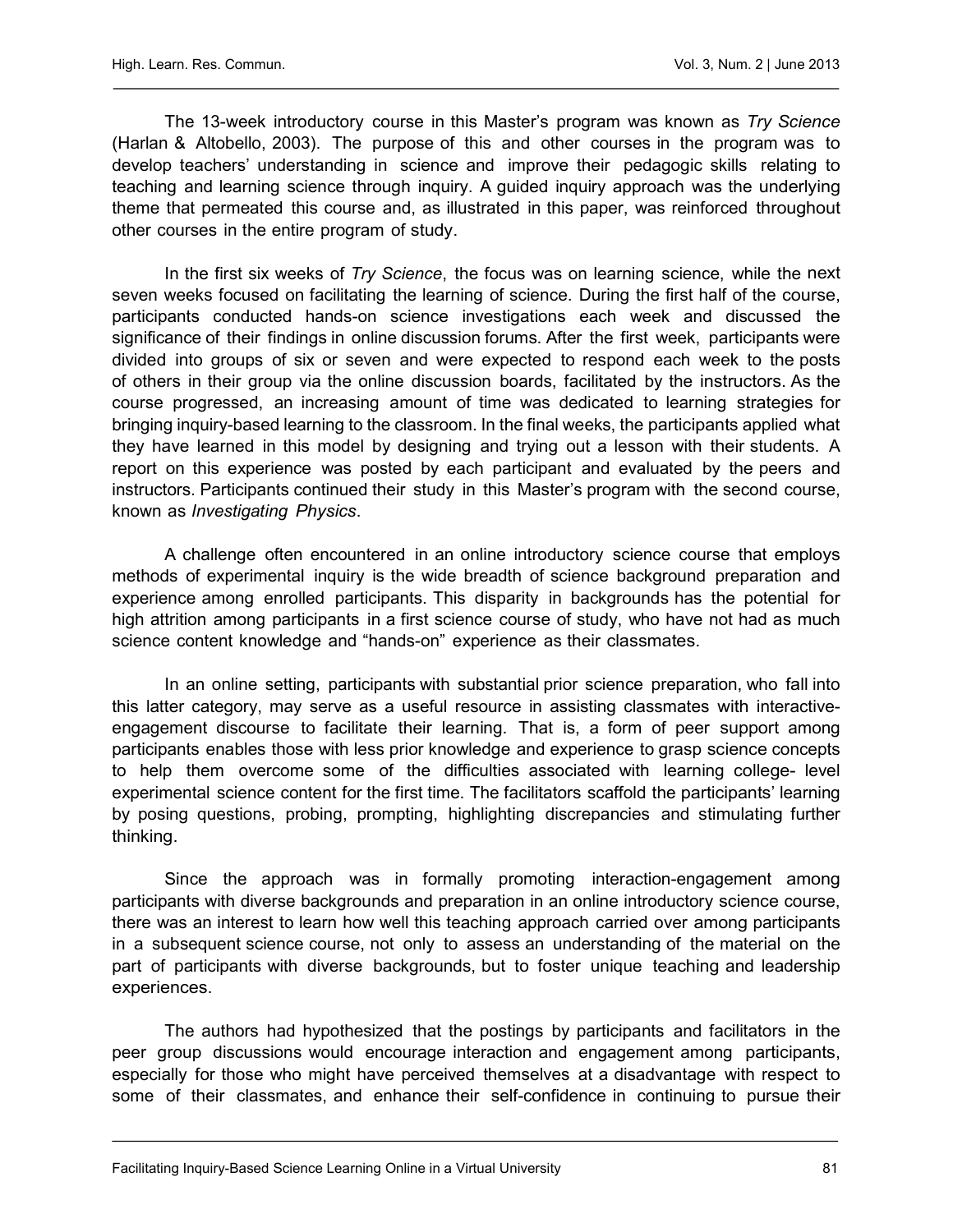online education endeavor. Encouraged by their success with participants in several semesters of Try Science, the authors reinforced the practice of interaction-engagement, as well as recognized among participants the pedagogical value of peer support, in a subsequent course called Investigating Physics.

As in their first course, participants were divided into small groups and were expected to respond to each other via the online discussion boards, facilitated by the instructors. Having experienced a similar process in the first course, participants were already familiar with the norms, expectations, and benefits of online peer group discussions. This approach was continued throughout the course as well as throughout the rest of the Master's program.

#### Interactive–Engagement Examples

In the following two examples from *Investigating Physics*, participants were studying graphical representations of motion. A graph of velocity vs. time was presented (Fig. 1).





Participants were asked to first label each portion of the graph with the kind of motion behavior it represented. Each participant was then asked to write a story in their journals involving motion that corresponds with the graph. Their motion stories were required to involve forward and backward motion along a single straight track. Participants were invited to use their imagination. Following their stories, participants were invited to share insights and questions with their classmates. All names of participants are fictitious.

In these examples, note the specific science concepts raised by the participant storytellers Heidi and Susan, the interaction and feedback provided by other classmates, and—most importantly—the minimal but timely and critical encouragement by the Instructor.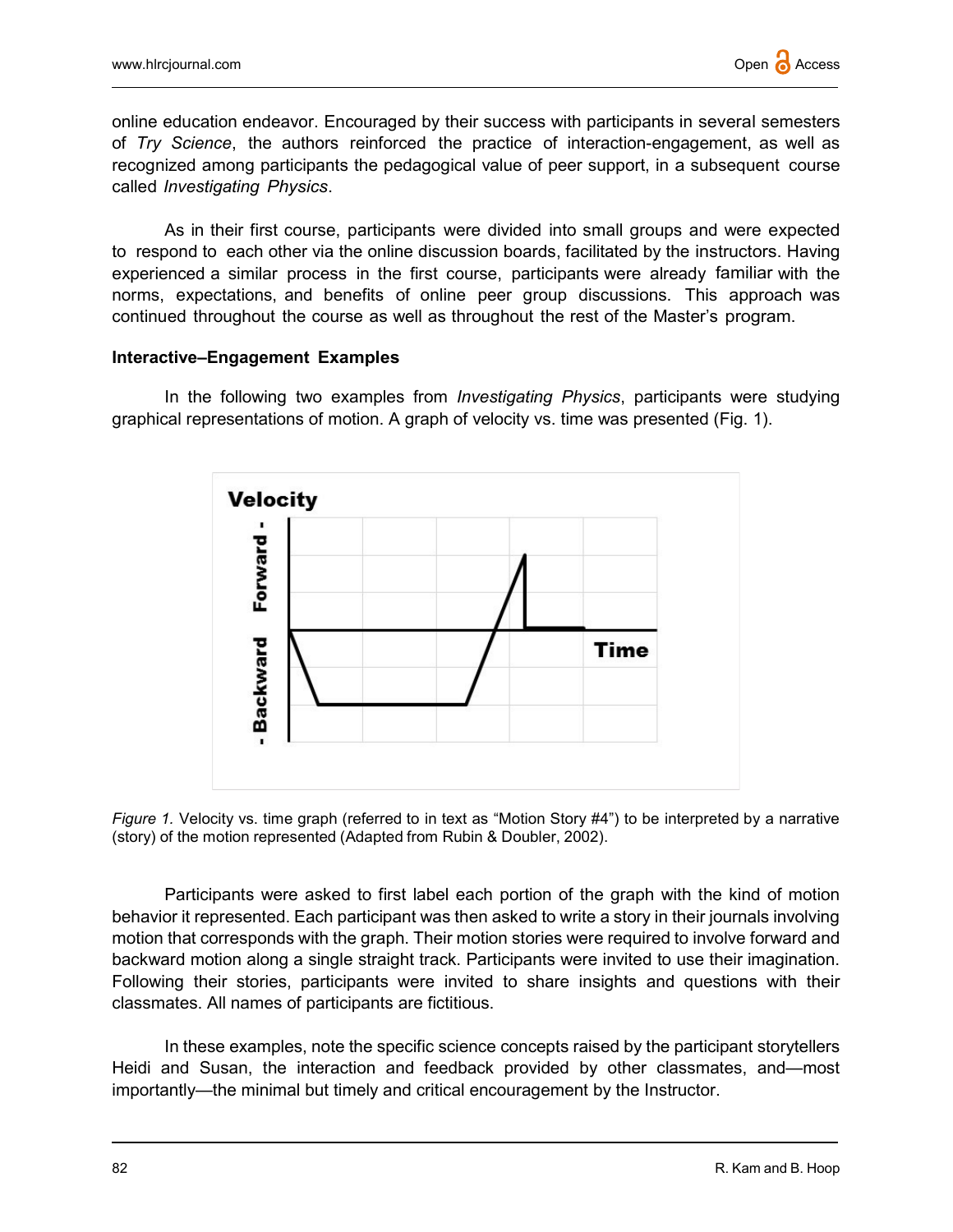# Example 1

HEIDI: Motion Story #4 Sequence: rest – speeding up at a fast rate in a negative direction – high speed constant in a negative direction – abrupt slowing down in a negative direction – stop – speeding up at a fast rate in a positive direction – abrupt slowing down in a positive direction – rest

Story: I am resting in my kayak in the water watching the magnificent glacier towering before me. The water, protected by the natural walls of the fjord, is perfectly still. A loud, thunderous "BOOM" erupts from the large ice mass. I quickly turn my paddle in the water and move the kayak backwards just in time to avoid a chunk of ice that falls inches from the front of my kayak. My kayak continues to propel backwards. It reaches the fastest speed I can manage and endure for about a minute. My arms finally tire and I realize I am now out of harm's way so I use my paddle to quickly slow down the kayak to a stop. As I am doing this, I notice a sea otter surface about 100 feet in front of me. I use all of my power to propel the kayak forward in the otter's direction. I stop abruptly as it dives down out of sight. I wait for a while, but the sea otter does not resurface. Insights: This activity made me realize how motion can change dramatically. I never thought about all of the rates of acceleration: quickly speeding up, gradually slowing down, etc. It makes motion seem a bit more interesting and I actually enjoyed interpreting the graphs and writing these stories. I could see how this activity might arouse the students' curiosity and provide a means for them to explore within their own experiences.

Questions: It is still difficult for me to comprehend the change from negative velocity to positive velocity. When I first studied this graph I thought that the constant speed in a negative direction suddenly shifted to an acceleration in a positive direction. However, I realized that it was still negative so that didn't really make sense. I then determined that the object must have been slowing down quickly, stopping (very briefly) and then propelling forward quickly. I am still unsure as to whether or not the object actually stops or if it is just a sudden motion from negative to positive without an actually stop. I know a kayak doesn't really stop in the water because it continues to glide in the water. I use my paddles to start churning the water in the opposite direction as the kayak continues to glide. I know that I must stop, but I don't think anyone observing would even be able to notice that the kayak actually stopped before it began propelling forward, especially if I went full power.

INSTRUCTOR: Glacier ice peril! Solid sequence, and engaging story, with very thoughtful questions, Heidi! Your Groupmates may wonder whether graph #4 indicates the motion you executed to cover the distance of "100 feet" back to where the sea otter surfaced. Further thoughts, Groupmates?

HEIDI: Distance. This comment makes me wonder about how we can apply distance into these graphs. I really didn't want to put a number in my story, but I figured it would give a better visualization. I didn't exactly cover the distance of 100 feet in my story because I said that I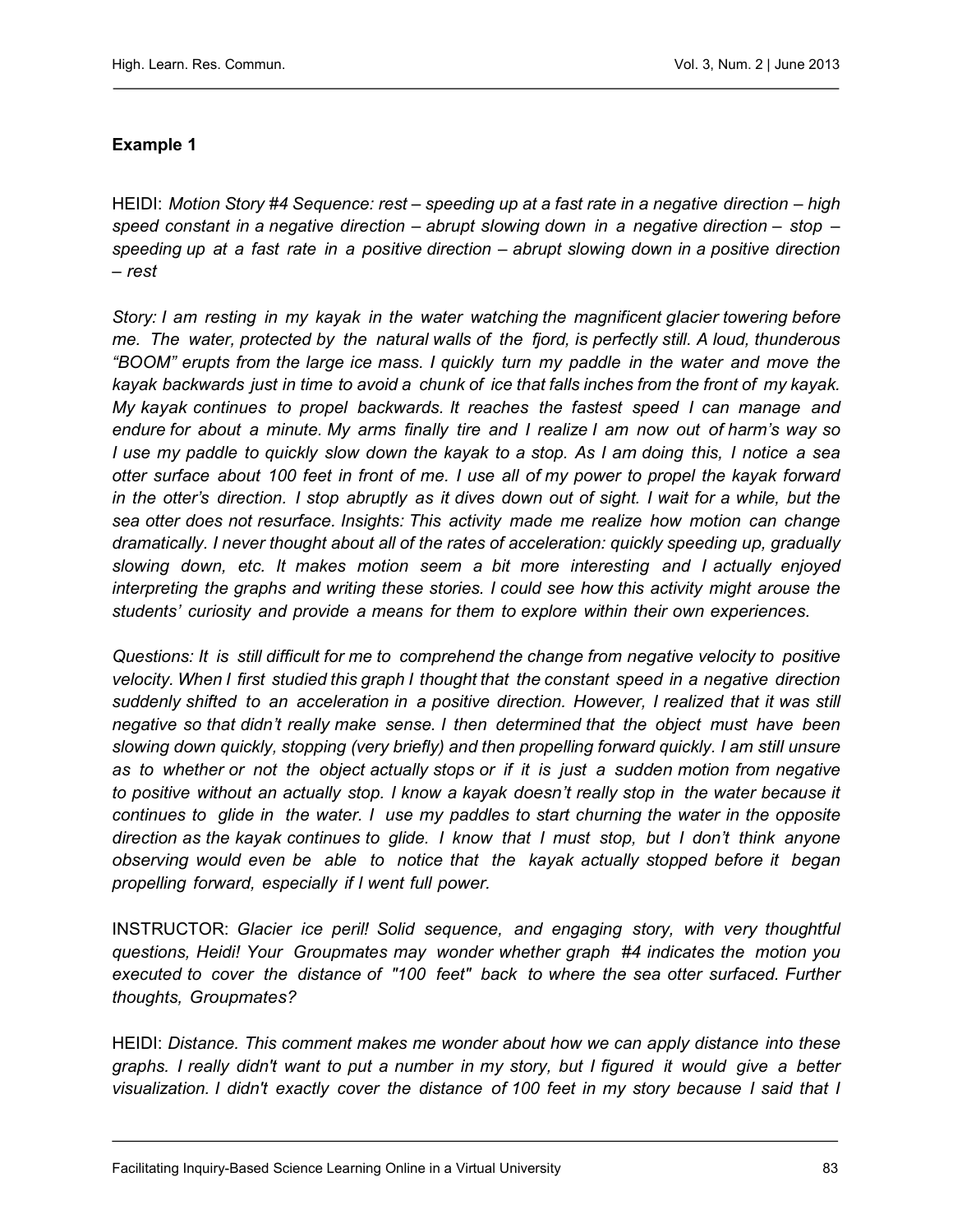stopped abruptly when I saw the otter go back under the water. The reader may or may not assume that I covered the entire distance. That is left for interpretation. I just want to know anyone else's thoughts on how distance is applied to these graphs. Thomas and Amy used some short distances for reversing... out of the parking spot... out of the garage. I think the constant speed might be a further distance such as driving down the road. It is definitely a further distance than the driveway. I don't think we can put a cap on the distance traveled since this is not a distance over time graph. I think anything might be okay as long as it works proportionately with the other motion changes on the graph. Any thoughts?

CHARLES: First of all, great story! Do you write in your free time? Anyway, I don't think any sort of distance can be applied here. I think the only label that could be applied might be a time interval, seconds, minutes, hours. I'm not sure how speed could be labelled on the Y-axis because we are not talking about a distance here. Since speed equals distance divided by time, not sure how we could incorporate a distance in the graph?

SUSAN: When I was looking at the distance I didn't concern myself with a number. The graph could represent a great distance or a short one. I thought about using my train trip across country. Distance could be measured in small or large units and time could be the same. Whether you covered the entire distance to the sea otter is not as important as where you ended in relationship to where you began. It was a great story by the way.

HEIDI: Susan, here's a question for you: "...where you ended in relationship to where you began" - you stated this was important and I also saw that you wrote about it in another post. Not sure I understand what you mean. Do you mean that my kayak should be back at the spot where I observed the chunk of ice falling? Or do you mean that I just need to follow the sequences on the graph and they may not necessarily take me back to my original position. Since we are not applying distance it would make more sense to me just to follow the sequence of motions to see where I might end up. It may or may not be where I started. Please elaborate on your thoughts.

SUSAN: I have been looking at the y-axis in terms of distance and speed. I am not sure that is correct though - and if it is I would need to think through things again since the positive acceleration goes past the original starting point. I am beginning to think that I am over analyzing it. I even started to talk about it in the middle of another conversation with my husband. He looked at me like I had lost my mind.

CHERYL: Heidi, I think that until we qualify the time piece- are we measuring in minutes, seconds? - the distance is open to interpretation. Obviously, it we are using seconds, the distance covered will not be great. What size increments we are using will also have an impact-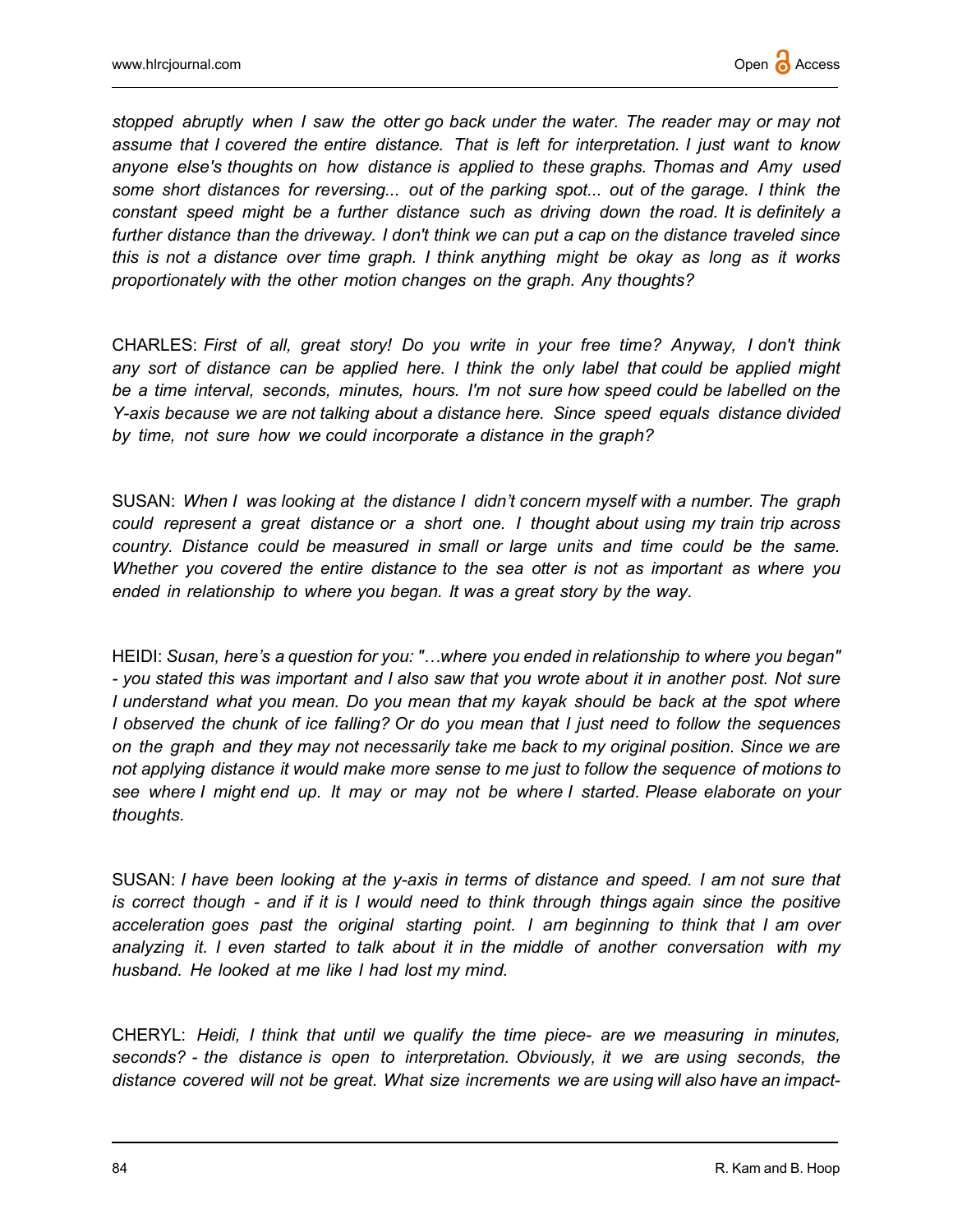are we increasing singly, doubly, etc.? Without these details, it is tough to say what the distance in any given story is. What do you think?

HEIDI: I suppose distance doesn't really matter at this point since we are really just focusing on velocity and time. I understand what you are saying about the increments of time. We aren't being so specific yet... that might be a lesson for later on :)

THOMAS: Heidi, I am in agreement with you. I feel that by adding in distance and other components to the whole motion picture it would be easier to figure some of these situations out. I think that for now they just want us think about motion in general. I know that there are many forces that affect motion but right now I do not think we are taking all these forces into account. Some of the forces that affect motion could be friction, gravity, inertia and other factors such as distance and velocity.

HEIDI: Ideas that we will get to... I just get ahead of myself I suppose. I did mention it in my story so I felt like I needed to explain it.

HEIDI: More questions. Okay, thanks to everyone I have more insight into the distance issue. It appears that most of you don't think it is a concern at this point since we are dealing with velocity and time. That raises a new question: Why are there concerns about getting back to the starting point if we are not discussing distance? The graph in no way implies that you must return to where you started. It does imply that you must return to a stop (or in the case of Thomas's interpretation, a very, very slow constant speed). Second, I still have the question about the shift from a negative velocity to a positive velocity. I see that most of you implied that it was a quick backward direction, stop and then a quick forward direction (the line that intersects the "time" axis). However, I know that not everyone interpreted it that way. Thoughts about that? Lastly, there are still some concerns about what it really means to be at negative velocity. In my opinion and from what I have read, I think negative velocity means that the object is just going in a negative direction. It may or may not be facing backward. Also, one person's idea of a negative direction might not be the same as someone else's idea of a negative direction. I think the only concern in this case is that you clarify the positive and negative.

SUSAN: I think you are right about negative velocity simply meaning going in a negative direction and that there must be a reference point. We could both be observing the same motion but from different positions. As I consider the area of the graph where there is a shift in velocity I think this is where I began to think of the idea of distance. When I first considered the graph I interpreted that segment (above and below the time line) as going in the same direction. Then since part of the line was negative I then decided that it was indicating a slowing down[.]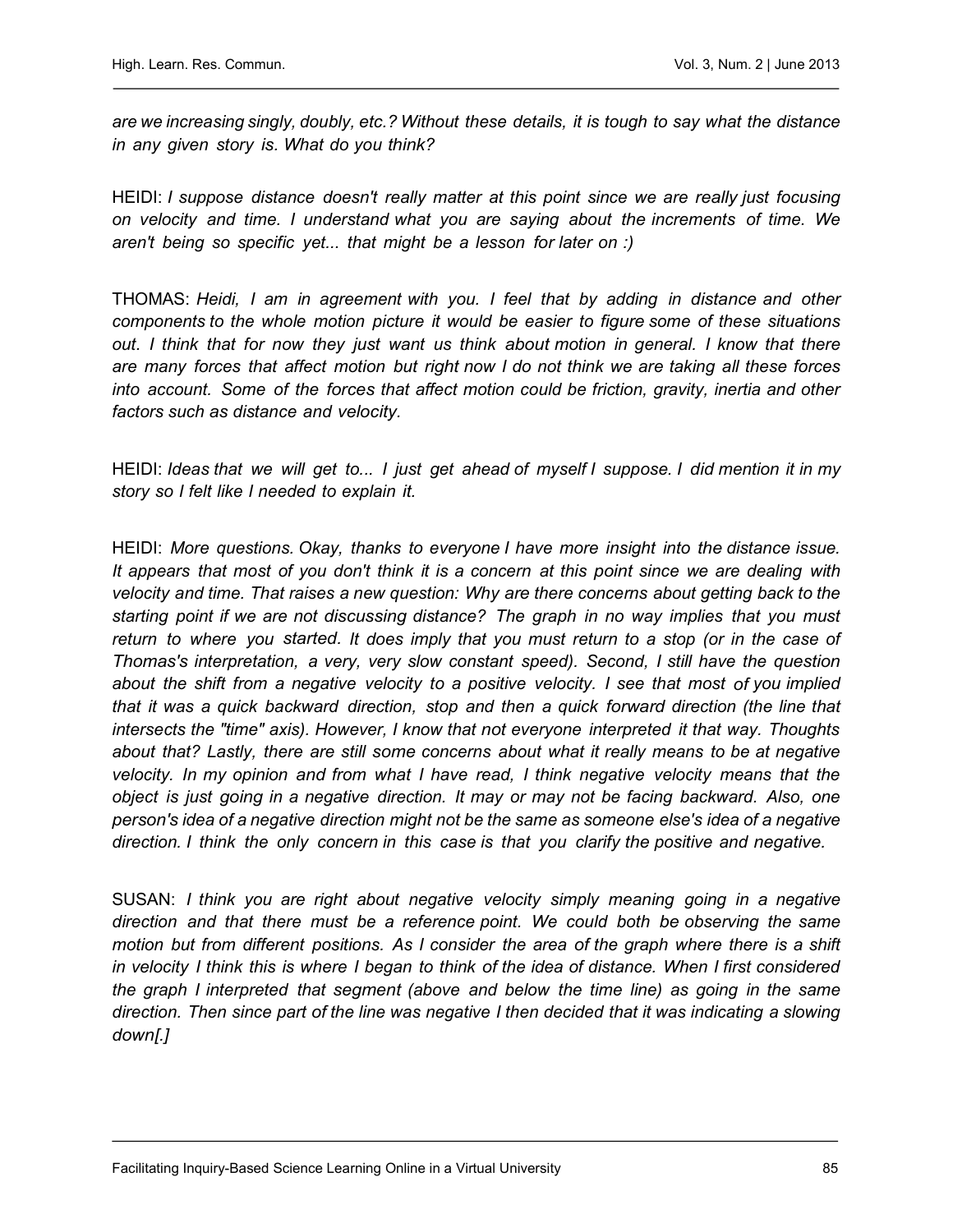### AMY E: Stopping

The line shows the object slowing (with  $- v$ ) and crossing the x-axis point with a 0 v and then continuing on to speed up (with  $+ v$ ). So depending on the time intervals, for a split second the object must have stopped, otherwise how could it have changed to an opposite direction. Maybe if the object changed from going North to West, it wouldn't have to stop, but if it is going the exact opposite direction, I would think that everything would have to stop - even if it's hardly visible. I think about that a lot when playing/officiating/coaching a setter in volleyball. If the ball rests, it would be considered illegal. BUT, the ball must rest/stop at some point in order to change directions.

# Example 2

SUSAN: Motion Story #4

Sequence: Stopped; Fast acceleration backward; Constant speed backward; Slowing down backward; Fast acceleration forward; Sudden stop; Remain stopped.

First story idea: You are in your garage getting ready to back out. You put your car into reverse and quickly back out of the garage. Once out of the garage you reach your desired speed and continue to back out of the driveway. When you reach the end of the driveway you quickly slow down as you back into the street. Suddenly you realized that you did not notice an approaching car. You quickly throw the car into drive and quickly move forward into the driveway. As soon as you are back in the driveway you quickly stop the car and remain stopped until the danger has passed.

Second story idea: A gymnast is standing at the corner of the floor mat facing outward. She is poised to begin her sequence back across the mat. She does three quick flips and then completed a series of summersaults continuing her journey across the mat. As she reaches the center of the mat she slows her movements with another flip to get ready for another sequence. When she lands, she fails to stick her landing and takes several steps forward before coming to a stop.

As I began to work on this week's assignment I realized that I had never stopped to think about how complex motion is in our lives. Things rarely move in one direction. Picking apart the motion was difficult. Grappling with it in graphic representations was even more difficult. As I wrote my stories I first questioned if I was interpreting the graph correctly. I am still not certain that I have done so. I would work on it and then set it aside and then go back to it. I would label and re-label the segments. The other question that came up was regarding movement in other directions. Things do not just move back and forth on a straight track. Things also move side to side and in circles and at variable speeds. How would that look like on a graph?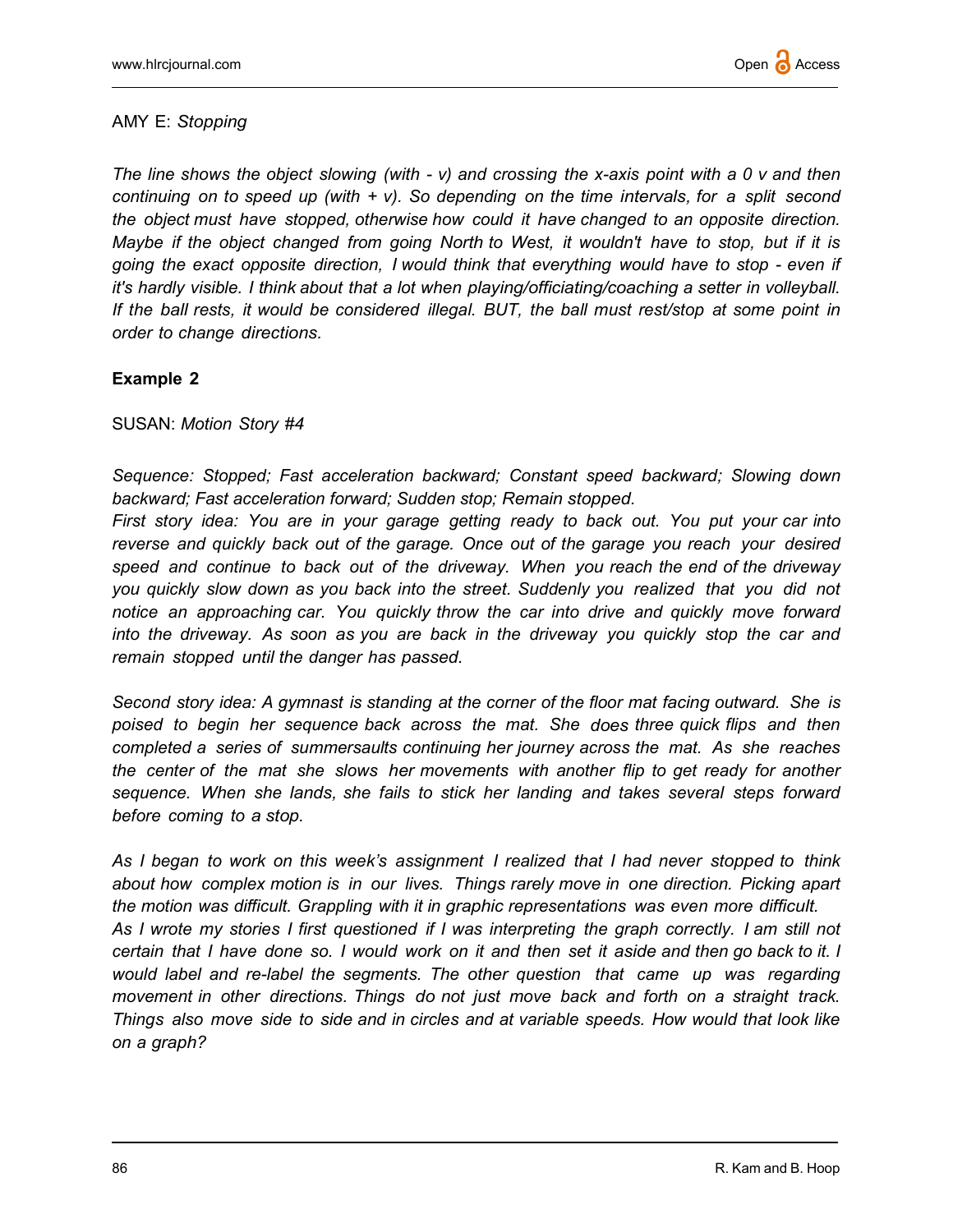INSTRUCTOR: Floor routine interrupted! Solid and clear sequence, Susan, which make both of your stories easy to follow. We'll bet your Groupmates will have some interesting comments.

SUSAN: Story Revision[.] As I continued to think about and review the graph, I decided that the graph shows the moving objects as beginning and ending in the same location. I have made minor revisions to reflect this interpretation. By the way - my husband says I am talking about graphs in my sleep.

First story idea – revised: You are in your garage getting ready to back out. You put your car into reverse and quickly back out of the garage. Once out of the garage you reach your desired speed and continue to back out of the driveway. When you reach the end of the driveway you quickly slow down as you back into the street. Suddenly you realized that you did not notice an approaching car. You quickly throw the car into drive and quickly move forward into the driveway and into the garage. As soon as you are back in the garage you quickly stop the car and remain stopped until the danger has passed and your heart stops pounding. Second story idea – revised: A gymnast is standing at the corner of the floor mat facing inward. She is poised to begin her sequence back across the mat. She does three quick flips and then completes a series of summersaults continuing her journey across the mat. As she reaches the center of the mat she slows her movements with another flip to get ready for another sequence. When she lands, she reverses her direction and executes several back flips until she is once again in the corner. She stops in the corner and stands in her final position.

INSTRUCTOR: Floor routine completed. Groupmates? Does Graph #4 show Susan's gymnast getting back to the corner?

SUSAN: I'm not sure after reviewing again. I keep looking at it and keep coming up with different answers. I am beginning to confuse myself.

HEIDI: Susan, after reading other stories and pondering my own questions, I realized that we all have our own interpretations of the graph. Granted, we are trying to come to an agreement (like scientists do), but our limited knowledge (speaking for myself at least) may be a factor. Thomas made a good point of stating that we have just not reached the next level. I know it is difficult to be confident when we can't always fit the pieces together, but think about how this will play out in the classroom. Exploration is so much fun and the students will learn to question themselves and they will also learn how to make good arguments to support their findings. I tend to over-complicate things so I have to be firm about sticking to one idea and building on that instead of trying to do too many things at once. If you are dreaming about graphs then you might also be overanalyzing :)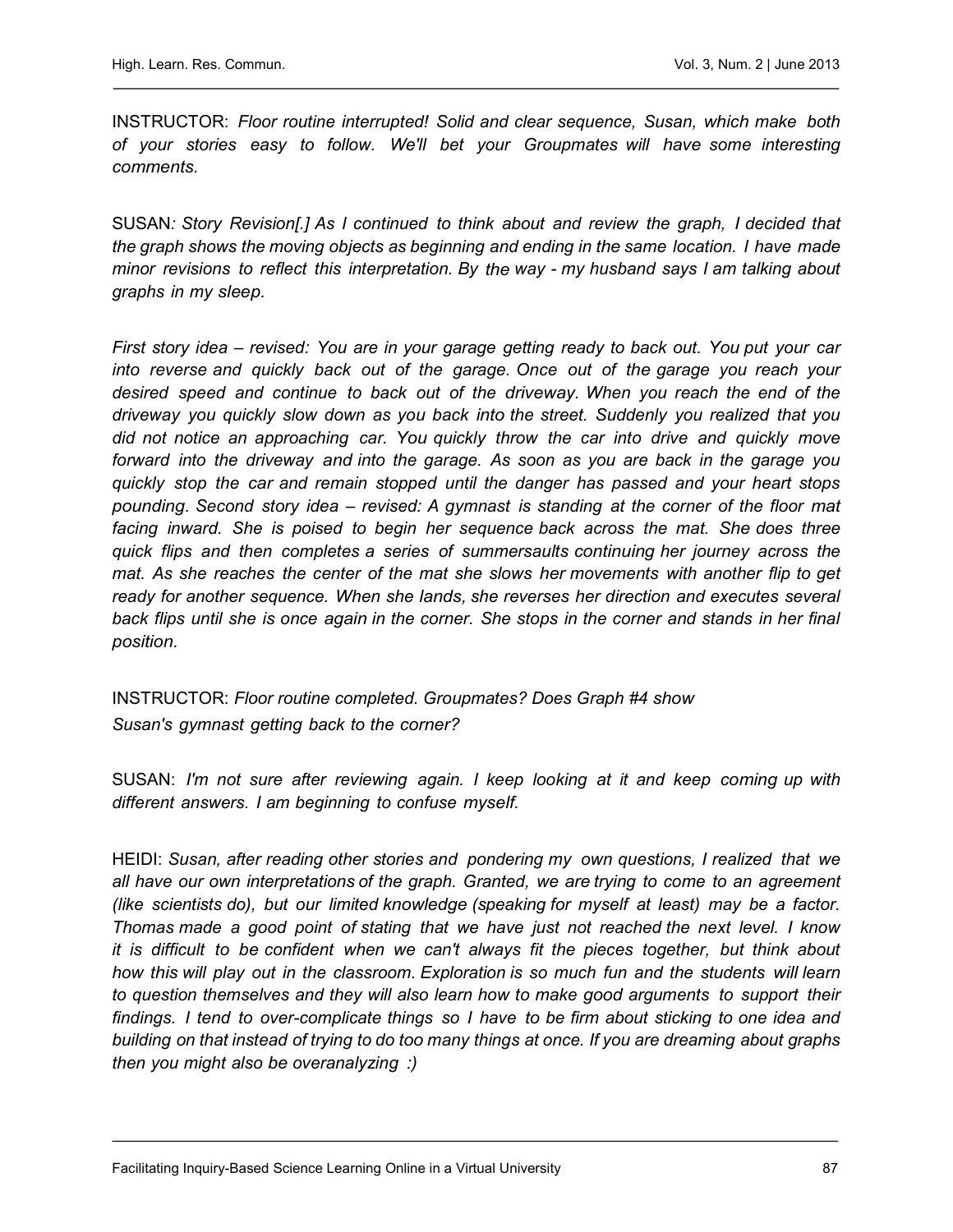SUSAN: I know I am and my husband keeps telling me to relax. This is a learning process and going through it helps me to be more empathetic towards my students who struggle.

HEIDI: I admire your passion and commitment.

SUSAN: Amy E's ideas helped me see the graph more clearly. I think I was closer in my first story. In my revision I got my sense of distance mixed up. Thanks Amy.

AMY B: Susan, I think the gymnast idea was very creative. Your story makes me picture the gymnast doing flips on the map. I think you were more correct with your first story as well. You seem to be getting caught up on the fact that the graph returns to the same point, for example, the line returning to zero. I believe that the position does not matter, we are talking about speed. The speed returns to zero. It can be stopped anywhere.

CHERYL: Susan, I too question some of my interpretations of the graphs. I tried to walk the graphs (I am a kinetic learner at times) to see them more clearly, but I am totally confident in my abilities yet. It would be fun to create a huge graph, put ink or paint on the bottom of our feet, and create a motion graph (I know this would appeal to kids.).

SUSAN: A huge graph would be fun but I would want to be a little more confident in my interpretations first or I would have a giant mess. I am also a kinesthetic (and visual) learner. It didn't think about walking the scenarios out. I will have to try that. I did use my cart and Hot Wheel cars a lot.

THOMAS: Susan, in your first story idea about motion graph 4, in the last part of the story you say that, "As soon as you are back in the driveway you quickly stop the car and remain stopped until the danger has passed." You indicate that the graph shows the last motion as a complete stop. When I looked at the graph I noticed that the end of the graph shows a constant speed line very close to the line where you would normally be at rest. When I looked at this graph compared to motion graph 1, motion 4's line did not touch the at rest line as it did in 1. I took this as you would slam on the breaks but would continue at an extremely slow constant speed, not coming to a complete stop.

SUSAN: I guess that would be a matter of interpretation. I saw it on the line.

AMY B: Susan and Thomas, it is interesting the different interpretations of the graph. I interpreted it the same as Susan that the graph returned back to zero and was on the line for a period of time. I had to go back and take a second look. It is very hard to tell whether it is on the line or just above it.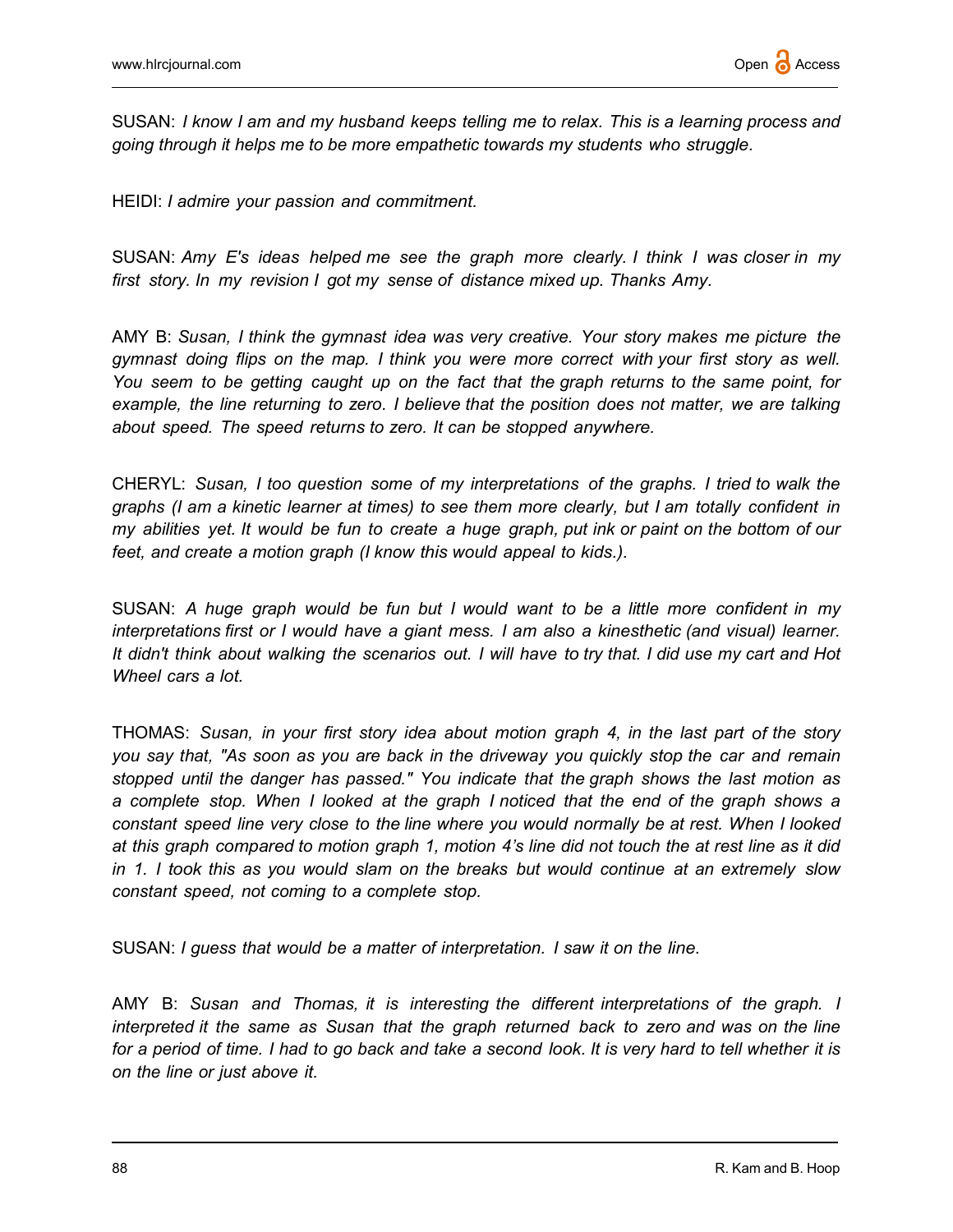AMY E: Susan, I really like your gymnast story! That would be a neat one to record and play in slow motion. I do wonder how the up/down motions affect the velocities  $(-,+)$  and accelerations. Putting it in a strobe picture would be interesting - last week I was watching the ball a little when it first came off the cart and bounced. I wonder if a gymnast's forward motion would be affected similarly. I have a whole new appreciation for what gymnasts must go through in order to make a routine work physically!

# **Discussion**

The above two examples substantiate the pedagogical merit of guided hands-on inquirybased science learning in an online environment. The course participants actively engaged their peers as they sought to make meaning of the science concepts via the discussion boards in the online classroom, aided by the course facilitators. It is evident that group discussions and facilitators' postings that foster interactive engagement support collaborative learning among participants in online discussion boards.

The authors of this paper further believe that hands-on inquiry learning in an online environment can simultaneously improve intellectual and communication skills. Evidence to support the validity of this conjecture will, of course, require a thorough long-term investigation and follow-up of students in subsequent online educational experiences. However, as mentioned in the Introduction and Purpose section, in this study the authors observed promising indication of concepts being grasped among students of science who are encouraged to engage each other in earnest discussion. Moreover, as they nurtured this engagement, they observed that from the start of a course to the end, their collaboration and contributions as instructors encouraged students to continue to mature in their approach to scientific inquiry.

# Concluding Remarks

While this report clearly does not constitute a thorough research approach, it is meant to serve as an illustration of what the authors believe was an effective collaboration, over a brief period of time, worthy of further systematic study. Collaboration between a science educator and a scientist assigned to the same course in an online environment required recognizing and developing a common learning philosophy. The authors found themselves continually learning from their own, and from each other's experiences, and thereby conveying that to students. They believe the student discussions testify to that, and that therein lies the implication of their efforts and the essence of transferring and disseminating their practice. In brief: the practice of encouraging and facilitating collaborative science inquiry in an online classroom can result in increased interest in science inquiry as a teaching tool. For active educators and researchers alike, this practice engenders better preparation for conducting hands-on science laboratory activities in face-to-face classrooms, and enhanced self-confidence of professional educators of elementary and secondary students in science and math, as well as in other subjects.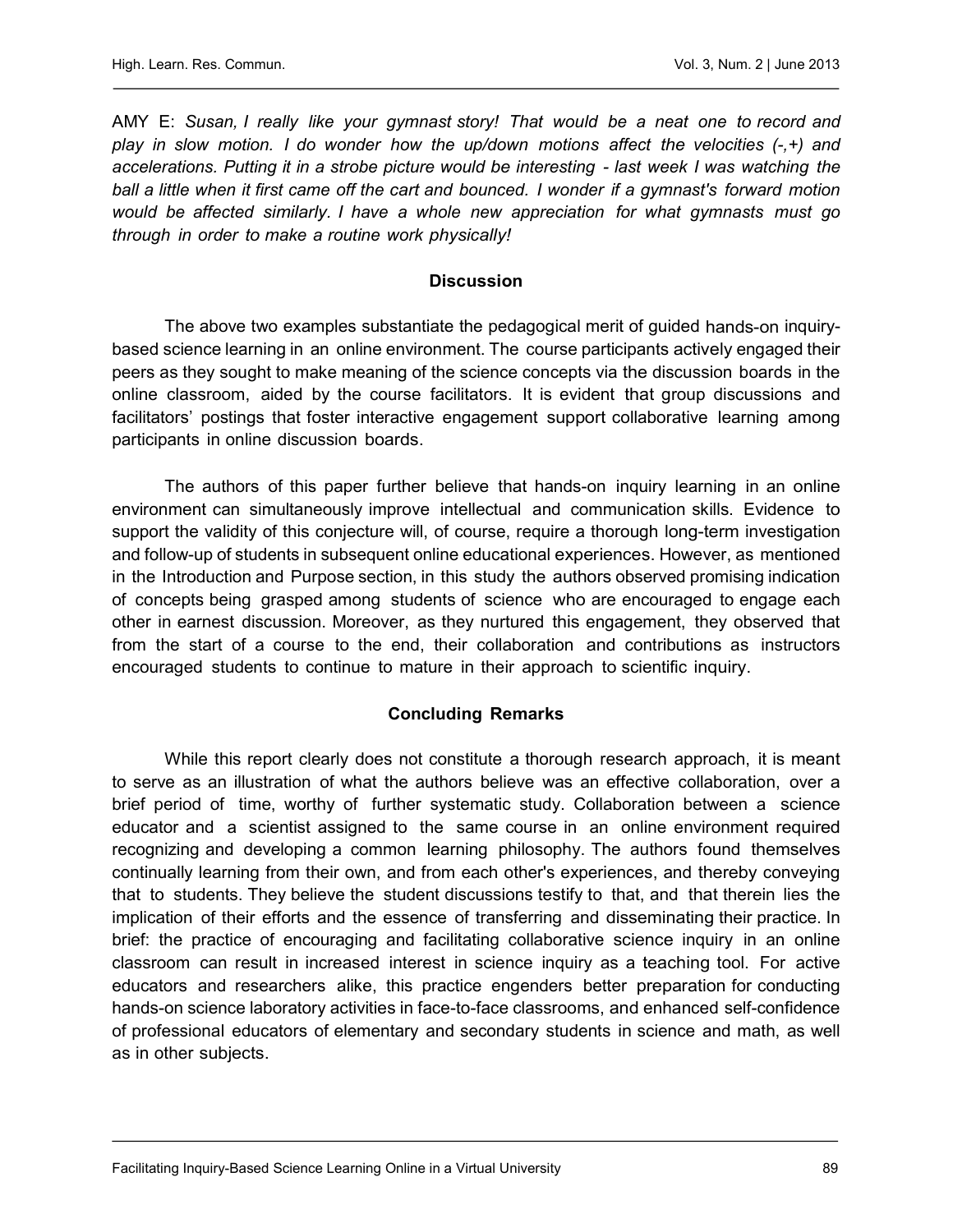# References

- Becker, G. S. (2012, November 25). Online courses and the future of higher education [Blog post]. The Becker-Posner Blog. Retrieved from www.becker-posner-blog.com/2012/11/online-courses-andthe-future-of-higher-education-becker.html
- Brown, A. L., & Campione, J. C. (1994). Guided discovery in a community of learners. In K. McGilly (Ed.), Classroom lessons: Integrating cognitive theory and classroom practice (pp. 229-270). Cambridge: MIT Press/Bradford Books.
- Brown, J. S., Collins, A., & Duguid, P. (1989). Situated cognition and the culture of learning. Educational Researcher, 18(1), 32-42. http://dx.doi.org/10.3102/0013189X018001032
- Dizon, M-G., Hoop, B., & Morgado, A. P. (2003). Making math real: Integrating hands-on science, math, engineering and technology in an urban 4th Grade classroom. Massachusetts Charter Public School Association, Boston, MA (unpublished).
- Doubler, S., & Grisham, L. (1999). Establishing an inquiry-based model for online teacher professional development project. TERC and U.S. Department of Education Fund for the Improvement of Postsecondary Education (FIPSE), Grant #P116D990066.
- Harlan, W., & Altobello, C. (2003). An investigation of "Try Science" studied on-line and face-to-face. Research Report. Cambridge, MA: TERC. Retrieved from www.terc.edu/
- Knowles, M. (1990). The adult learner: a neglected species (4<sup>th</sup> ed.) Houston, TX: Gulf Publishing.
- Olson, S., & Loucks-Horsley, S., eds. (2000). Inquiry and the National Science Education Standards: A Guide for Teaching and Learning, National Research Council, Washington, DC: National Academy Press.
- Pea, R. D. (1993). Practices of distributed intelligence and designs for education. In G. Salomon (Ed.), Distributed cognitions: Psychological and educational considerations (pp. 47-87). New York, NY: Cambridge University Press.
- Rogoff, B., Matusov, E., & White, C. (1996). Models of teaching and learning: Participation in a community of learners. In D. Olson & N. Torrance (eds.), Handbook of education and human development (pp. 388-414). Oxford, UK: Blackwell.
- Rowe, E., & Asbell-Clarke, J. (2008). Learning science online: What matters for science teachers? Journal of Interactive Online Learning, 7(2), 75-104. Retrieved from www.ncolr.org/
- Rubin, A., & Doubler, S. (2002). Investigating physics: An intimate look at an online inquiry-based graduate science course. In Gerry Stahl (Ed.), CSCL '02 Proceedings of the Conference on Computer Support for Collaborative Learning. International Society of the Learning Sciences, 712-713. http://dx.doi.org/10.3115/1658616.1658801